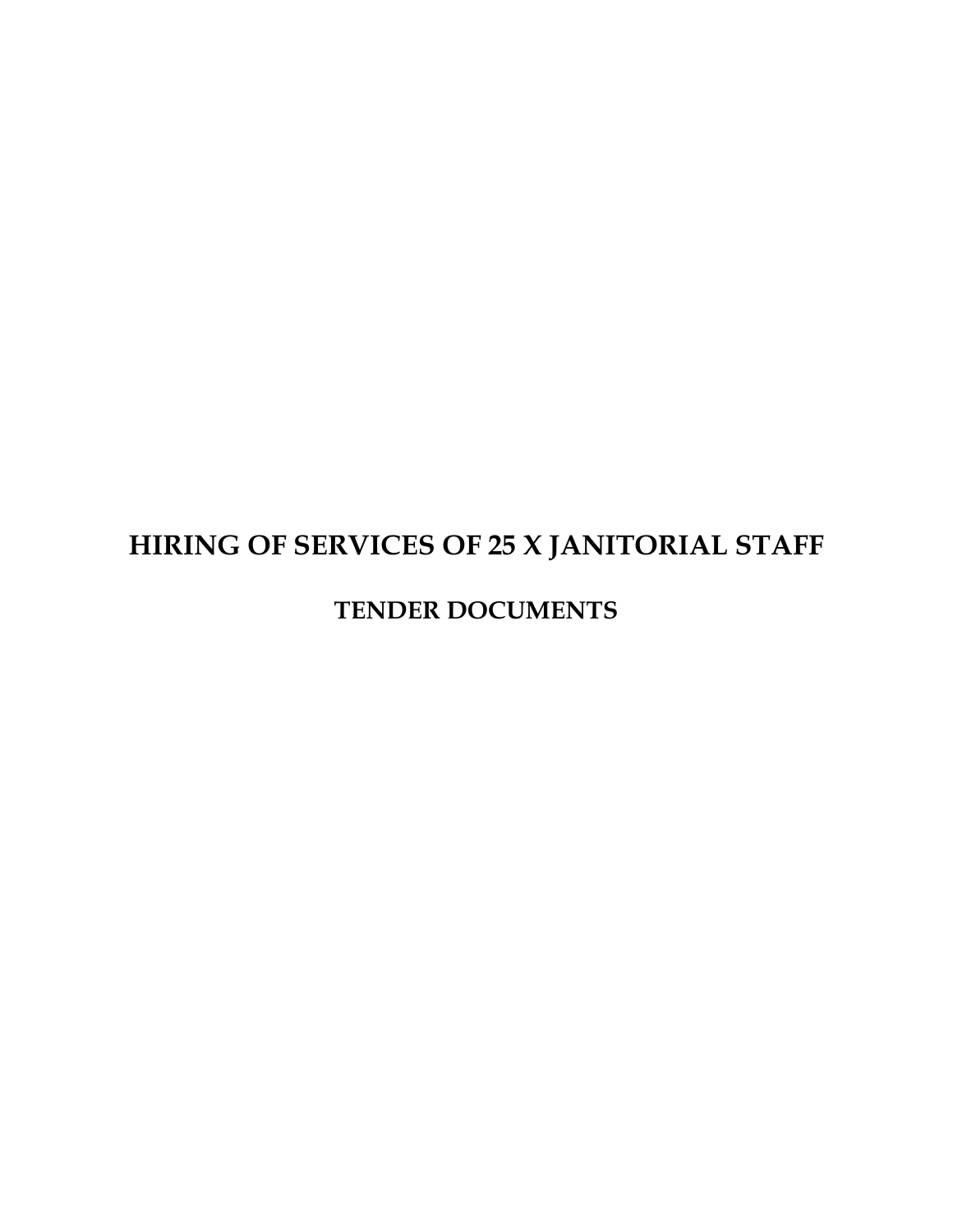**INVITATION FOR BID**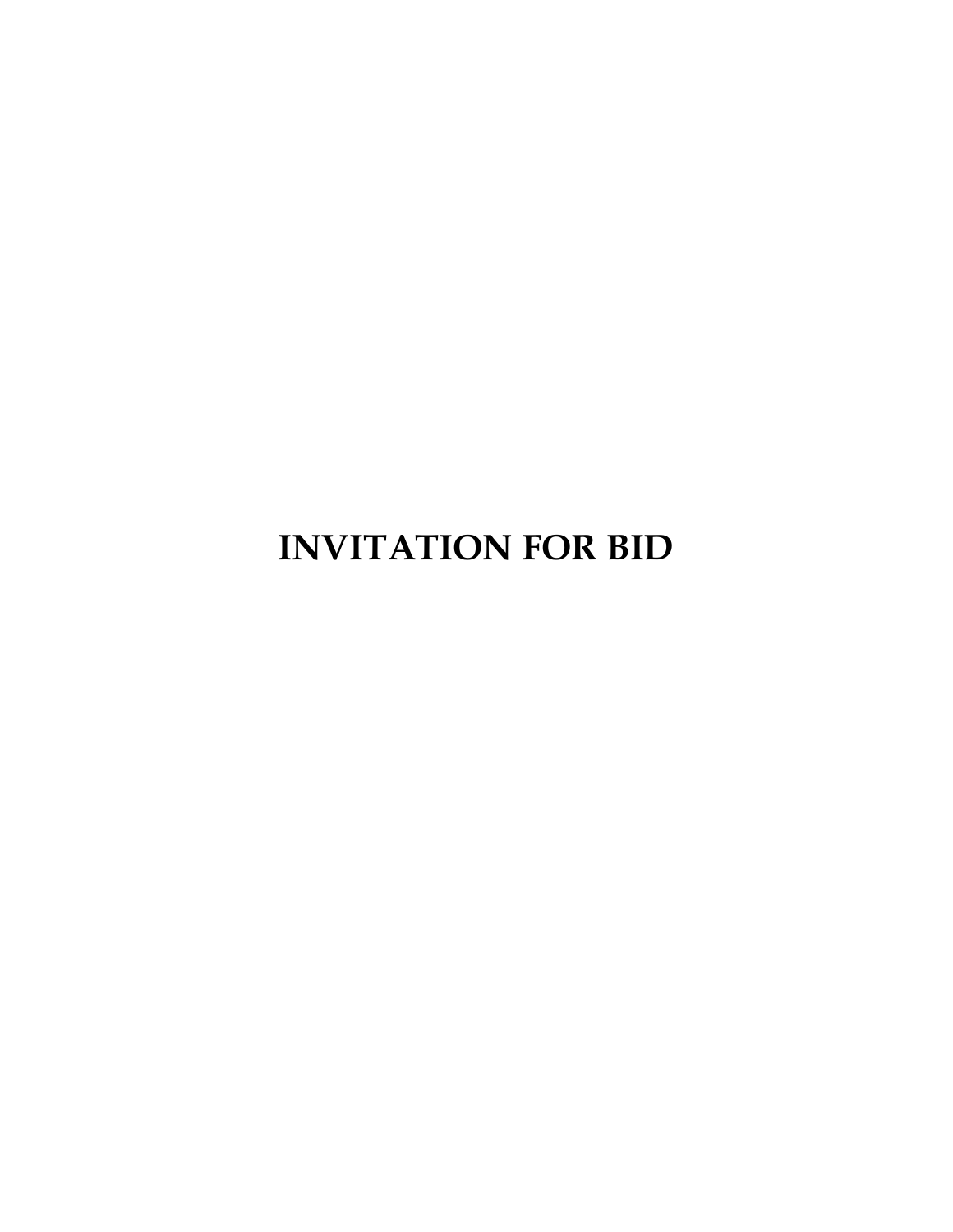## **TENDER NOTICE**

#### **SINGLE STAGE – TWO ENVELOPES PROCEDURE**

Tenders in sealed covers are invited from well reputed firms having valid registration with Govt of Sindh and other relevant Govt agencies / departments and are on Active Taxpayers List of the Federal Board of Revenue for **the hiring of services of 25 x Janitorial Staff alongwith modern equipment hiring for upkeep and cleanliness of various Cantonment Board Clifton's premises which includes but not limited to CBC head office, CBC health Care etc to be deployed** and other documents in compliance of Eligibility & Qualification Criteria as included in bidding documents on Single Stage-Two Envelop Procedure (One Technical and 2nd Financial / Commercial Offer). Both envelopes shall be clearly marked as Technical & Financial / Commercial and shall be dropped on same day of tender opening for following hiring:-

| Sr.# | Tender<br>Reference<br>No. | Name of Scheme                                         | <b>Bid Security</b><br>in shape of Pay Order<br>or Bank Guarantee in<br>favour of<br>(Refundable) | <b>Tender Cost</b><br>In shape of Pay Order<br>in favour of<br>(Non-Refundable) |
|------|----------------------------|--------------------------------------------------------|---------------------------------------------------------------------------------------------------|---------------------------------------------------------------------------------|
|      |                            |                                                        |                                                                                                   |                                                                                 |
|      |                            | Hiring of services of $25x$<br><b>Janitorial Staff</b> |                                                                                                   |                                                                                 |

| <b>S. No.</b> | Description                               | <b>Nos</b> | Rate (should be<br>inclusive of all<br>taxes | <b>Total Amount</b> |
|---------------|-------------------------------------------|------------|----------------------------------------------|---------------------|
|               | Hiring of services of<br>Janitorial Staff | 25         |                                              |                     |

#### **TERMS & CONDITIONS:-**

- 1. The bids (technical & financial proposals) should reach the office of the Cantonment Board Clifton on or before **16th July, 2021** at 1100 hours and the technical proposals will be publically opened on the same day at 1130 hours in the presence of bidders or their representatives who may choose to be present under rule 28(2) of PPRA Rules, 2004 (as amended upto date).
- 2. The bid is open for all Firms meeting complying all Eligibility Criteria included in the bidding documents.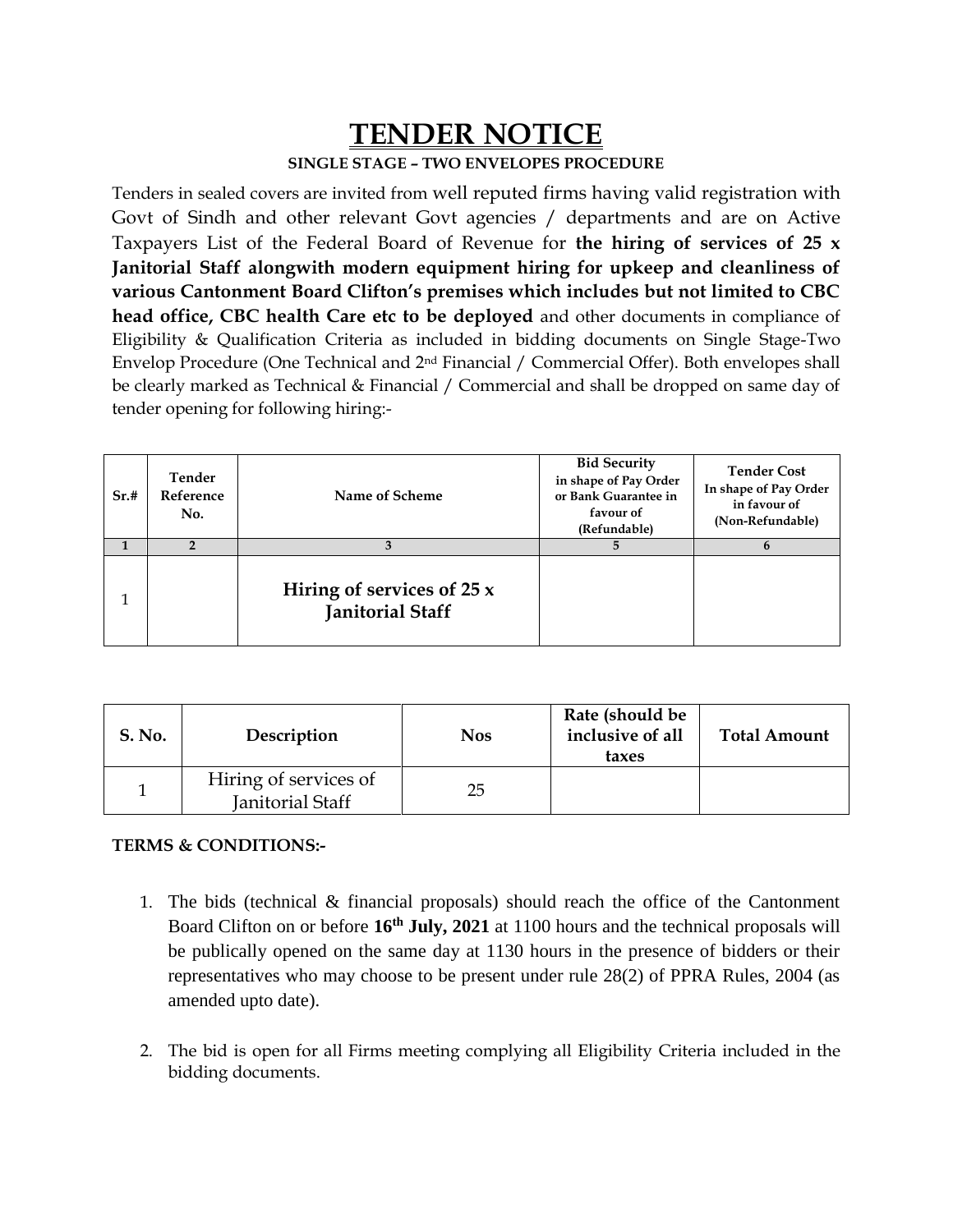- 3. In case the date of selling / dropping & opening of tender is to be declared as a public holiday by the Government or Non-working day due to force Majeure, the next official working day shall be deemed to be the date for selling / dropping and opening of tenders at the same time.
- 4. The tender documents will be issued to the firms on submission of application in their original letterhead along with Pay Order in the prescribed amount in favour of **Cantonment Board Clifton** for tender cost as mentioned above. In other case, the tender documents can be downloaded from website & can be dropped on the given date, time & place in this NIT along with a pay order of tender cost as mentioned above separately to be attached with Technical Offer otherwise tender will be rejected.
- 5. The service provider will make sure the presence of total number of staff and will bound to provide alternate staff in case of any absence/ leave of routine staff member failing which penalty will be imposed on service provider.
- 6. All the staff deployed by the contractor should have Police verification certificate and have no criminal record.
- 7. All staff will be enrolled on the bio-metric devices installed. Service provider shall ensure that its staff uses these devices for attendance marking. Their attendance will be monitored duly by the administration through the biometric devices. PAYMENTS WILL BE MADE AGAINST BIOMETRIC ATTENDANCE ONLY.
- 8. All labor laws will be applicable and service provider will be bounded to observe labor laws in true sense
- 9. Ensure 100% staff required as per contract reports for duty regularly and punctually.
- 10. The services provider shall provide the names, address, age and a fresh medical certificate of the workers to be deployed.
- 11. The Service Firm shall be bound to provide janitorial services for 24 hours a day and 365 days a year. Firm will make arrangements for providing its services during holidays also (if required).
- 12. Any of the leave by any worker violating the SOPs notified by the Procuring agency shall also be deductible.
- 13. The Service Provider shall be liable to pay compensation for any loss and damage caused to the property of the site by the Service Provider or his workers. The service provider can also partner with an insurance company that will pay to compensate for the damage; on behalf of service provider.
- 14. At first, the technical offer will be opened on the day of opening of tender as mentioned above whereas the financial offer will be retained in sealed envelope by CBC till evaluation of technical offer.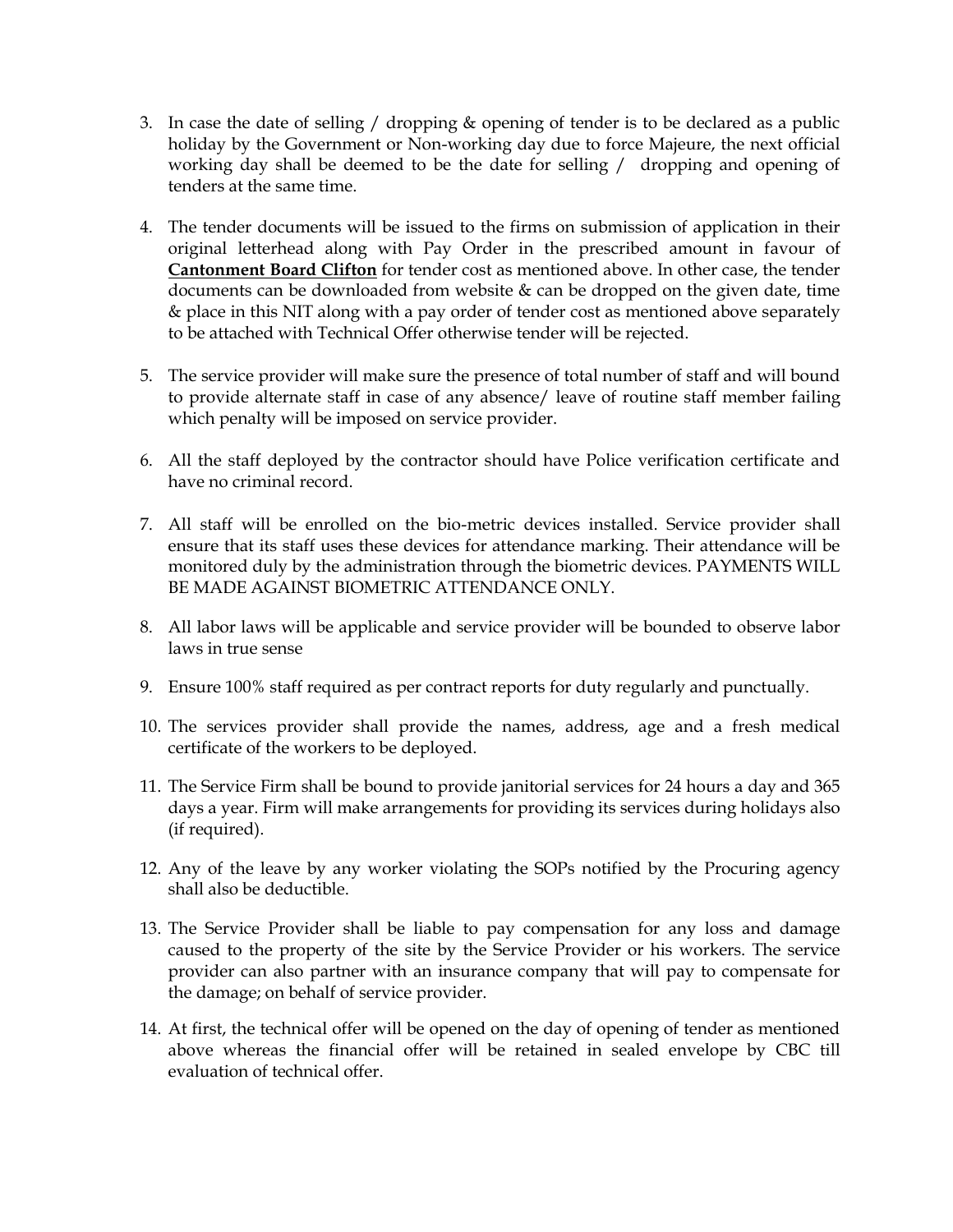- 15. The tender in sealed cover superscripted with the name of supply should be dropped in the tender box kept in the committee room of the Office of the CBC located at **CC-38, Street # 10, Khayaban-e-Rahat, Phase VI, DHA, Karachi**
- 16. **Bid Security: -**Bid Security as mentioned above in shape of pay order / Demand Draft in favor of **Cantonment Board Clifton** shall be enclosed.
- 17. Canvassing in connection with tenders is strictly prohibited and tenders submitted by the contractors who report canvassing will liable for rejection.
- 18. The Submission of Bids by the contractors implies that they are fully conversant with the, scope of work and term and conditions laid down in the tender / bid's documents.
- 19. Technical proposal must be numbered & a table of contents inserted at beginning of the proposal showing the table of contents of the proposal according to the numbered pages. All pages of Bids shall be signed & stamped by the bidder and seal be affixed along with the signatures / initials/ Stamp.
- 20. Contractor / Bidder black listed by Cantonment Board Clifton or involved in litigation or found to be indulged in corrupt or fraudulent practices will be considered non responsive by Cantonment Board Clifton being procuring entity.
- 21. The '**Technical Proposals/ Bids**" of the firms will be evaluated in accordance with laid down evaluation criteria based on the following documents to be provided in the bidding documents meant for submission of Technical Proposal.
	- i. Detail of clientage of similar nature related to the above mentioned services provided by the firm in the last 5 years (in hand/ completed) supported by documentary evidence such as completion reports in original or attested copies.
	- ii. Financial status, Bank balance & certificate from the scheduled bank for the last 5 years.
	- iii. The Income Tax Certificate from the concerned department. Showing Tax payment regarding works / projects executed during last 5 years.
	- iv. Details of technical staff for the proposed services, duly supported by attested credentials.
	- v. An affidavit that the firm is neither blacklisted nor in dispute / litigation / arbitration with any Govt. / semi Govt. Department on the left over/ incomplete projects.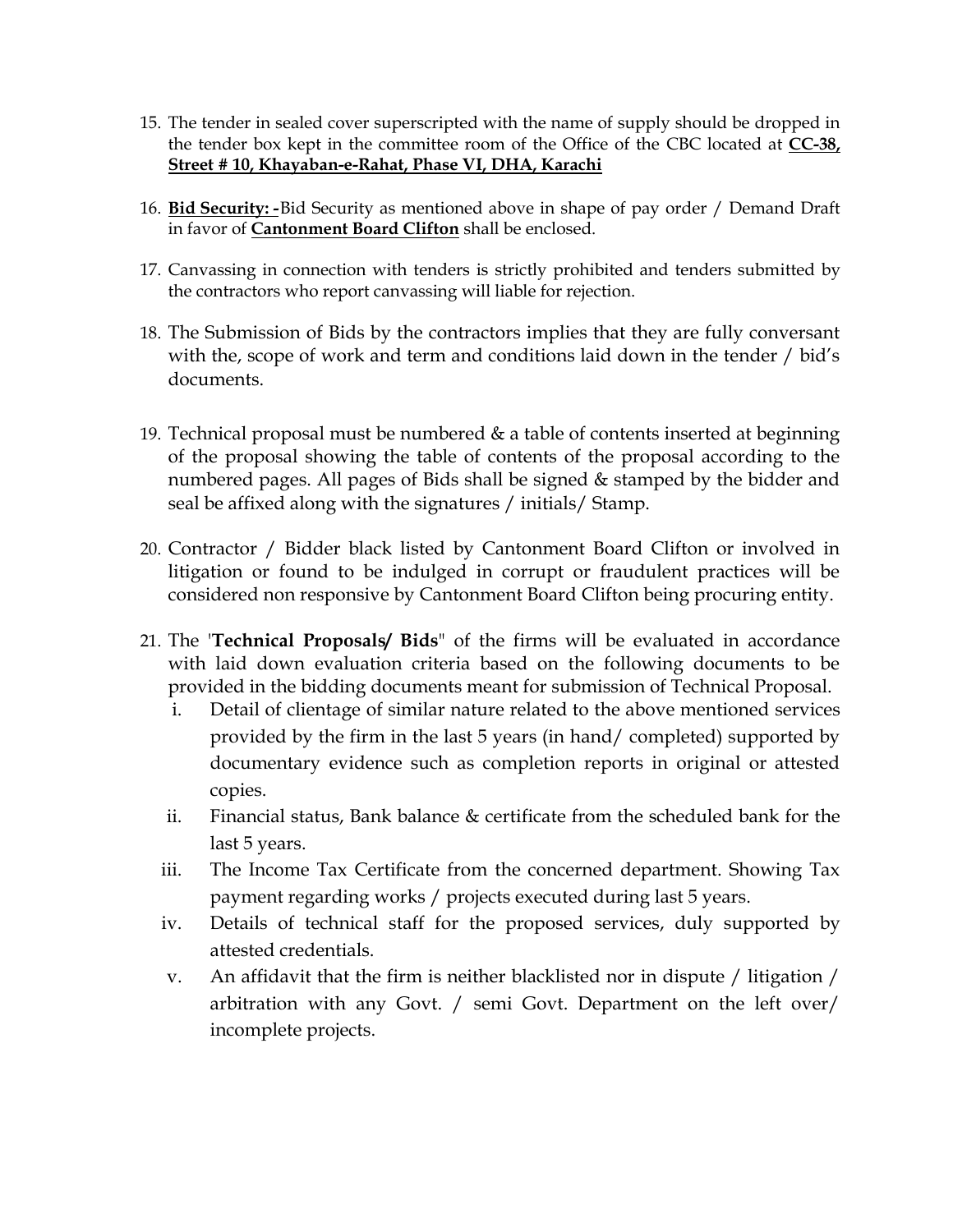- vi. An affidavit is required to be provided with the technical bid regarding attachment of the bid security in the shape of Bank Guarantee or call deposit with the financial bid.
- vii. Incomplete Tender forms will be consider as Non responsive i.e. name of Firm, Quoted rates in words and in figures, signatures of the contractor and stamp of the firm.
- 22. Only upto two decimal digits (0.00) will be considered for evaluation of the quoted Rate. If any document submitted along with bid documents found false / bogus, the registration of the firm shall stand cancelled/ blacklisted in the light of enabling provisions of PPRA Rules 2004. Conditional / Incomplete bids shall not be acceptable.
- 23. Incomplete/ disfiguring/ overwriting/ by hand/ delayed bids shall be declared non-responsive.
- 24. As per PPRA Rule 33, the procuring agency may reject all bids at any time prior to the acceptance of a bid. The procuring agency shall upon request communicate to any firm who submitted a bid or proposal, the grounds for its rejection of all bids or proposals, but is not required to justify those grounds.
- 25. Other terms & conditions pertaining to the works can be seen in the Office of the Cantonment Board Clifton at any working day during office hours.

| Name of Firm                        |  |  |
|-------------------------------------|--|--|
| Name of Owner of the Firm           |  |  |
| CNIC of the Owner                   |  |  |
| Address of the Firm                 |  |  |
| Telephone No of the Firm / Cell No. |  |  |

**Cantonment Executive Officer Cantt Board Clifton**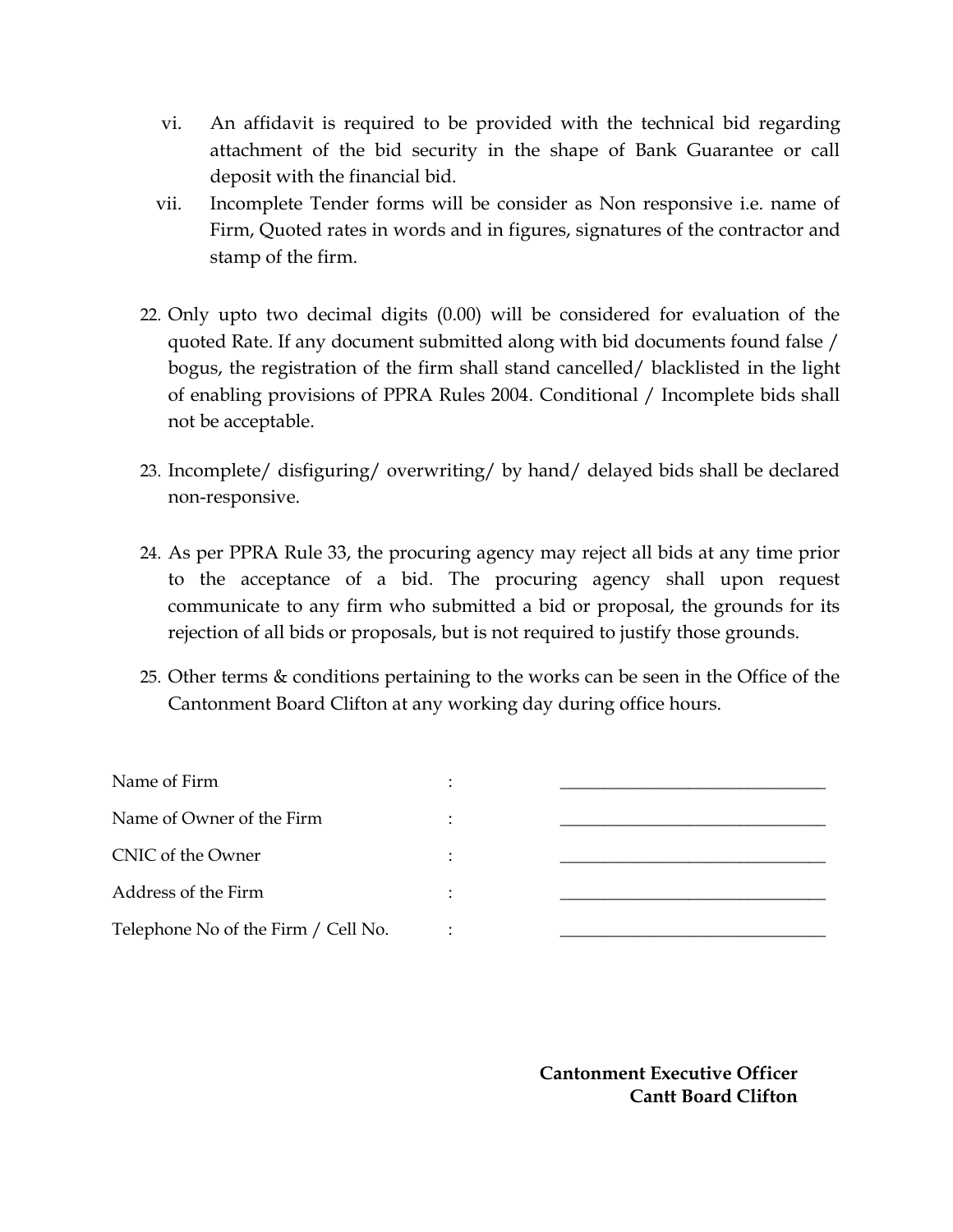#### **TECHNICAL BID EVALUATION CRITERIA**

# **(HIRING OF JANITORIAL STAFF)**

### **GENERAL EXPERIENCE**

| Sr.<br>No.                   | Description                                                                      | <b>Marks</b><br>Assigned | <b>Explanation for Marks Obtained</b>                                                                                                                                                                                                                                                                                                                                                                                      |
|------------------------------|----------------------------------------------------------------------------------|--------------------------|----------------------------------------------------------------------------------------------------------------------------------------------------------------------------------------------------------------------------------------------------------------------------------------------------------------------------------------------------------------------------------------------------------------------------|
| a)                           | Hiring of similar nature of<br>services provided in the<br>past.                 | 20                       | 20 Marks are given if the firm<br>$\bullet$<br>has completed at least<br>10<br>contracts of such hirings of<br>similar nature in last 5 years.<br>14 Marks are given if the firm<br>$\bullet$<br>has completed at least<br>contracts of such hirings of<br>similar nature in last 5 years.<br>• 2 Marks are given if the firm<br>has completed at least<br>contracts of such hirings of<br>similar nature in last 5 years. |
| b)                           | Insurance/ EOBI/PESSI Of<br>Staff<br>(documentary<br>evidence required)          | 15                       | Marks registration with<br>15<br>$\bullet$<br>Insurance/EOBI/PESSI.<br>07 Marks registration with 02<br>insurance company<br>03 Marks registration with 01<br>$\bullet$<br>insurance company                                                                                                                                                                                                                               |
| $\mathbf{C}$                 | Provide a list of supervisory<br>and number<br>staff<br>of<br>janitorial labour. | 15                       | 15 Marks for 500 staff with<br>$\bullet$<br>complete detail<br>07 marks for 100 staff with<br>$\bullet$<br>complete detail<br>02 marks for 50 staff with<br>complete detail                                                                                                                                                                                                                                                |
| <b>Total Marks Allocated</b> |                                                                                  |                          | 50                                                                                                                                                                                                                                                                                                                                                                                                                         |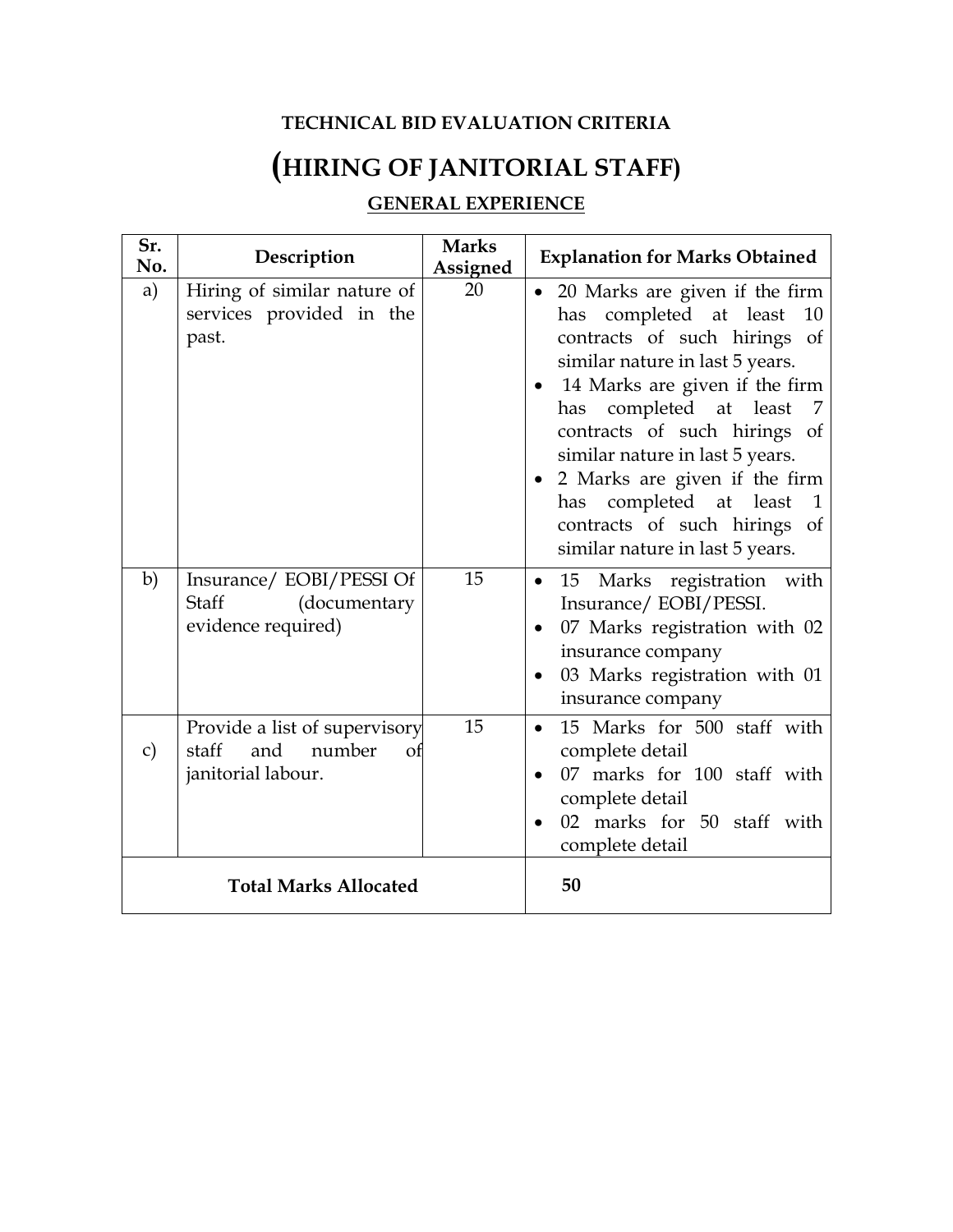#### **FINANCIAL STATEMENT**

| Sr.<br>No.                   | Description                                                                                               | <b>Marks</b><br>Assigne<br>d | <b>Criteria for Marks</b><br>Obtained                                                                                                                                          |
|------------------------------|-----------------------------------------------------------------------------------------------------------|------------------------------|--------------------------------------------------------------------------------------------------------------------------------------------------------------------------------|
| a)                           | Bank statement for last 2<br>years                                                                        | 20                           | Credit<br>10 M - 20 M - 9 Marks<br>21 M - 30 M - 11 Marks<br>31 M - 40 M - 15 Marks<br>Above 40 M full marks                                                                   |
| b)                           | Registration with<br>income tax department<br>and tax paid during the<br>last 2 years for the<br>projects | 5                            | No points will be given if income<br>$\bullet$<br>tax certificate is not attached and<br>5 points will be added in case of<br>valid certificate.                               |
| $\mathbf{C}$                 | Litigation History in<br>which Decision has been<br>given against the firm(s)                             | 5                            | In case the firm is involved in any<br>$\bullet$<br>litigation, no marks will be given<br>and 5 points will be added in<br>case affidavit of no litigation is<br>attached.     |
| d)                           | Blacklisting from any<br>agency                                                                           | 5                            | In case the firm is blacklisted, no<br>Marks will be given and 5 points<br>will be added in case affidavit by<br>the company that it has not been<br>black listed is attached. |
| <b>Total Marks Allocated</b> |                                                                                                           |                              | 35                                                                                                                                                                             |